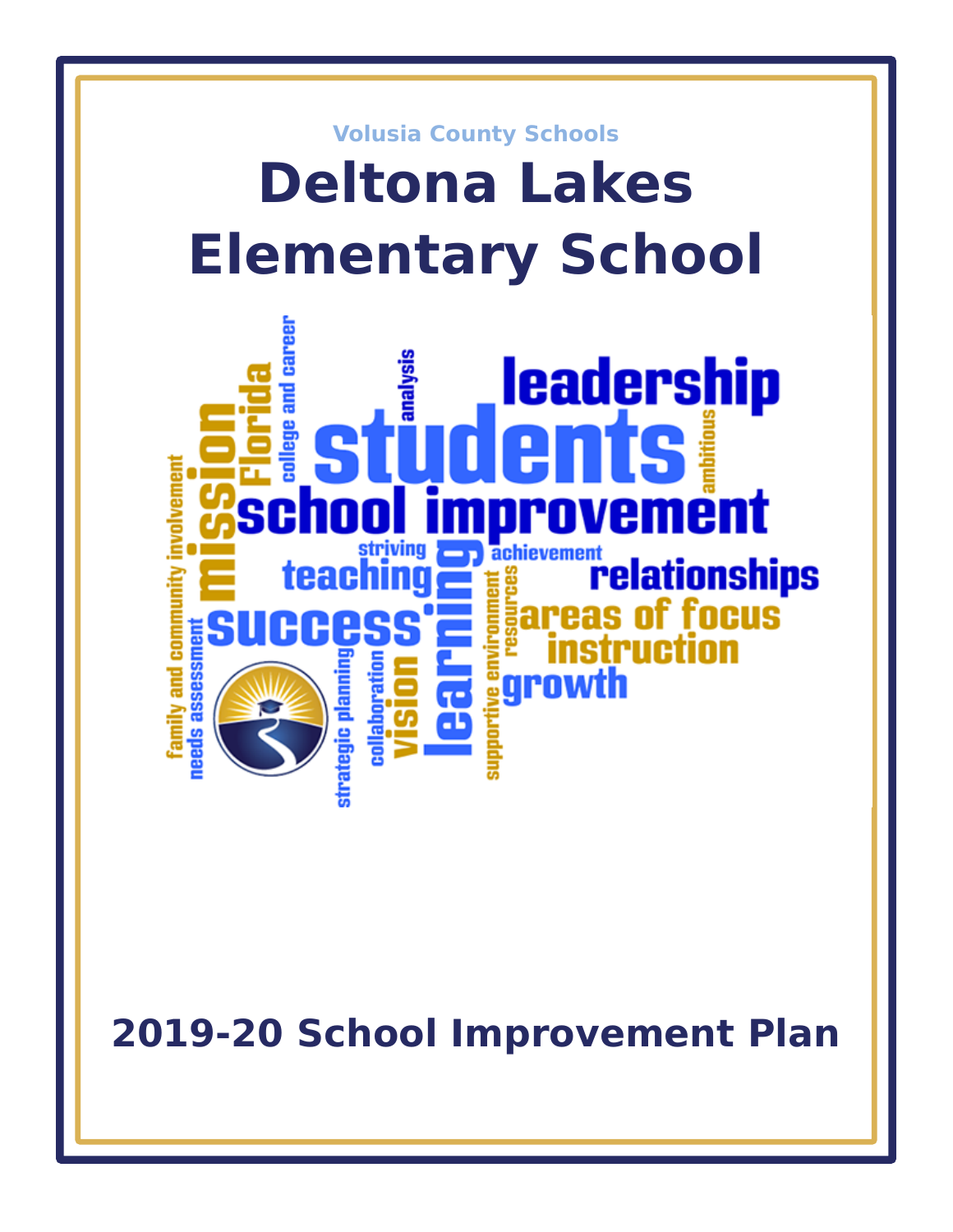# **Table of Contents**

| <b>School Demographics</b>            | 3  |
|---------------------------------------|----|
| <b>Purpose and Outline of the SIP</b> | 4  |
| <b>School Information</b>             | 5  |
| <b>Needs Assessment</b>               | 7  |
| <b>Planning for Improvement</b>       | 12 |
| <b>Title I Requirements</b>           | 13 |
| <b>Budget to Support Goals</b>        | 15 |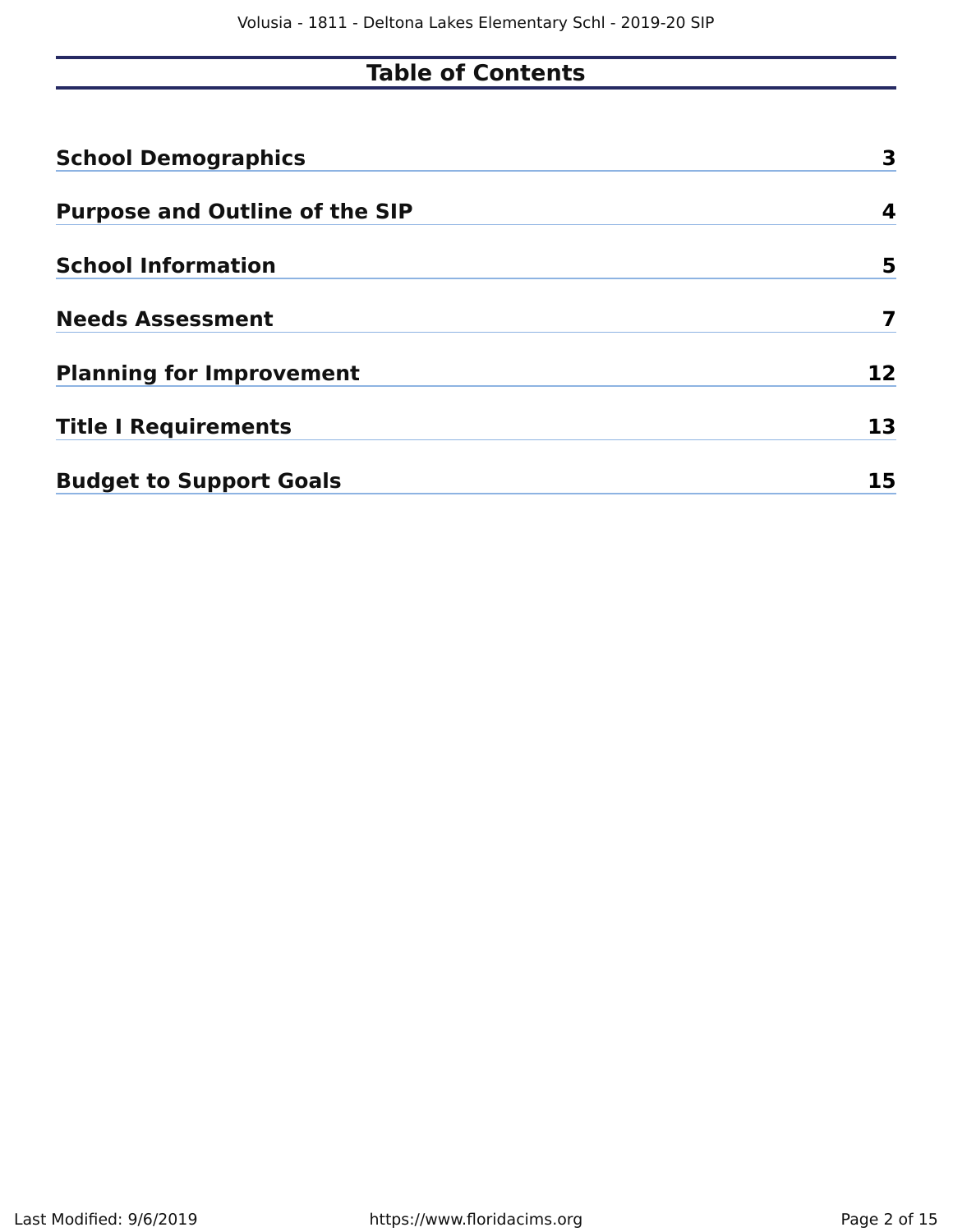# **Deltona Lakes Elementary School**

2022 ADELIA BLVD, Deltona, FL 32725

http://myvolusiaschools.org/school/deltonalakes/pages/default.aspx

<span id="page-2-0"></span>**Demographics**

# **Principal: Ramonita Ortiz** Start Date for this Principal: 8/26/2019

| <b>2019-20 Status</b><br>(per MSID File)                                                                                            | Active                                                                                                                                                                                                                                            |
|-------------------------------------------------------------------------------------------------------------------------------------|---------------------------------------------------------------------------------------------------------------------------------------------------------------------------------------------------------------------------------------------------|
| <b>School Type and Grades Served</b><br>(per MSID File)                                                                             | <b>Elementary School</b><br><b>PK-5</b>                                                                                                                                                                                                           |
| <b>Primary Service Type</b><br>(per MSID File)                                                                                      | K-12 General Education                                                                                                                                                                                                                            |
| 2018-19 Title I School                                                                                                              | Yes                                                                                                                                                                                                                                               |
| 2018-19 Economically<br><b>Disadvantaged (FRL) Rate</b><br>(as reported on Survey 3)                                                | 82%                                                                                                                                                                                                                                               |
| 2018-19 ESSA Subgroups Represented<br>(subgroups with 10 or more students)<br>(subgroups in orange are below the federal threshold) | <b>Black/African American Students</b><br><b>Economically Disadvantaged Students</b><br><b>English Language Learners</b><br><b>Hispanic Students</b><br><b>Multiracial Students</b><br><b>Students With Disabilities</b><br><b>White Students</b> |
| <b>School Grade</b>                                                                                                                 | 2018-19: C                                                                                                                                                                                                                                        |
|                                                                                                                                     | 2017-18: C                                                                                                                                                                                                                                        |
|                                                                                                                                     | 2016-17: C                                                                                                                                                                                                                                        |
| <b>School Grades History</b>                                                                                                        | 2015-16: D                                                                                                                                                                                                                                        |
|                                                                                                                                     | 2014-15: C                                                                                                                                                                                                                                        |
|                                                                                                                                     | 2013-14: B                                                                                                                                                                                                                                        |
| 2019-20 School Improvement (SI) Information*                                                                                        |                                                                                                                                                                                                                                                   |
| <b>SI Region</b>                                                                                                                    | Northeast                                                                                                                                                                                                                                         |
| <b>Regional Executive Director</b>                                                                                                  | <b>Dustin Sims</b>                                                                                                                                                                                                                                |
| <b>Turnaround Option/Cycle</b>                                                                                                      |                                                                                                                                                                                                                                                   |
| <b>Year</b>                                                                                                                         |                                                                                                                                                                                                                                                   |
| <b>Support Tier</b>                                                                                                                 | <b>NOT IN DA</b>                                                                                                                                                                                                                                  |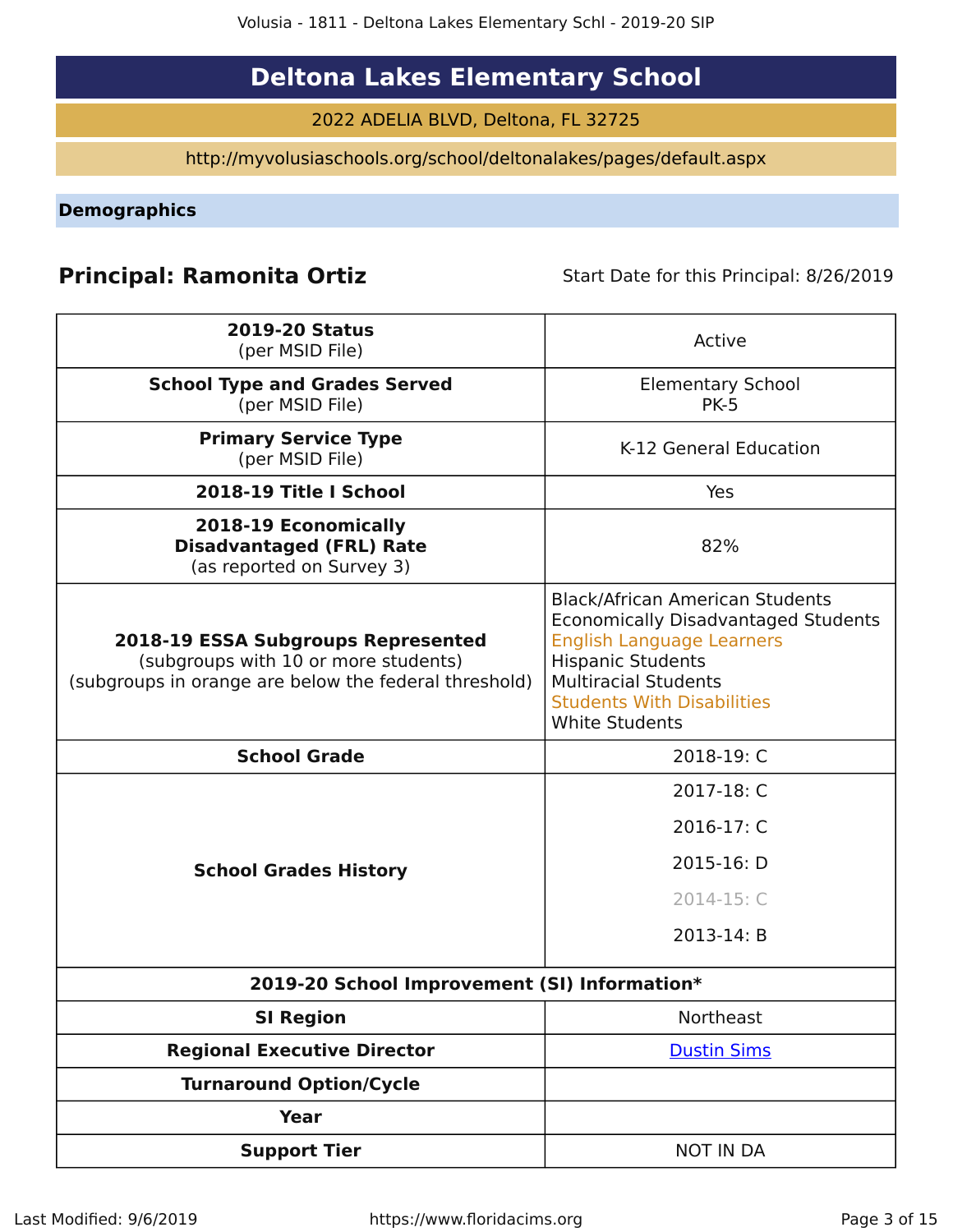| <b>ESSA Status</b> | $\tau$ $\sim$<br>ואכ |
|--------------------|----------------------|
|--------------------|----------------------|

\* As defined under Rule 6A-1.099811, Florida Administrative Code. For more information, [click](/downloads?category=da-forms) [here](/downloads?category=da-forms).

### **School Board Approval**

This plan is pending approval by the Volusia County School Board.

# **SIP Authority**

Section 1001.42(18), Florida Statutes, requires district school boards to annually approve and require implementation of a Schoolwide Improvement Plan (SIP) for each school in the district that has a school grade of D or F. This plan is also a requirement for Targeted Support and Improvement (TS&I) and Comprehensive Support and Improvement (CS&I) schools pursuant to 1008.33 F.S. and the Every Student Succeeds Act (ESSA).

To be designated as TS&I, a school must have one or more ESSA subgroup(s) with a Federal Index below 41%. This plan shall be approved by the district. There are three ways a school can be designated as CS&I:

- 1. have a school grade of D or F
- 2. have a graduation rate of 67% or lower
- 3. have an overall Federal Index below 41%.

For these schools, the SIP shall be approved by the district as well as the Bureau of School Improvement.

The Florida Department of Education (FDOE) SIP template meets all statutory and rule requirements for traditional public schools and incorporates all components required for schools receiving Title I funds. This template is required by State Board of Education Rule 6A-1.099811, Florida Administrative Code, for all non-charter schools with a current grade of D or F, or a graduation rate 67% or less. Districts may opt to require a SIP using a template of its choosing for schools that do not fit the aforementioned conditions. This document was prepared by school and district leadership using the FDOE's school improvement planning web application located at [www.floridacims.org.](https://www.floridacims.org)

### <span id="page-3-0"></span>**Purpose and Outline of the SIP**

The SIP is intended to be the primary artifact used by every school with stakeholders to review data, set goals, create an action plan and monitor progress. The Florida Department of Education encourages schools to use the SIP as a "living document" by continually updating, refining and using the plan to guide their work throughout the year. This printed version represents the SIP as of the "Date Modified" listed in the footer.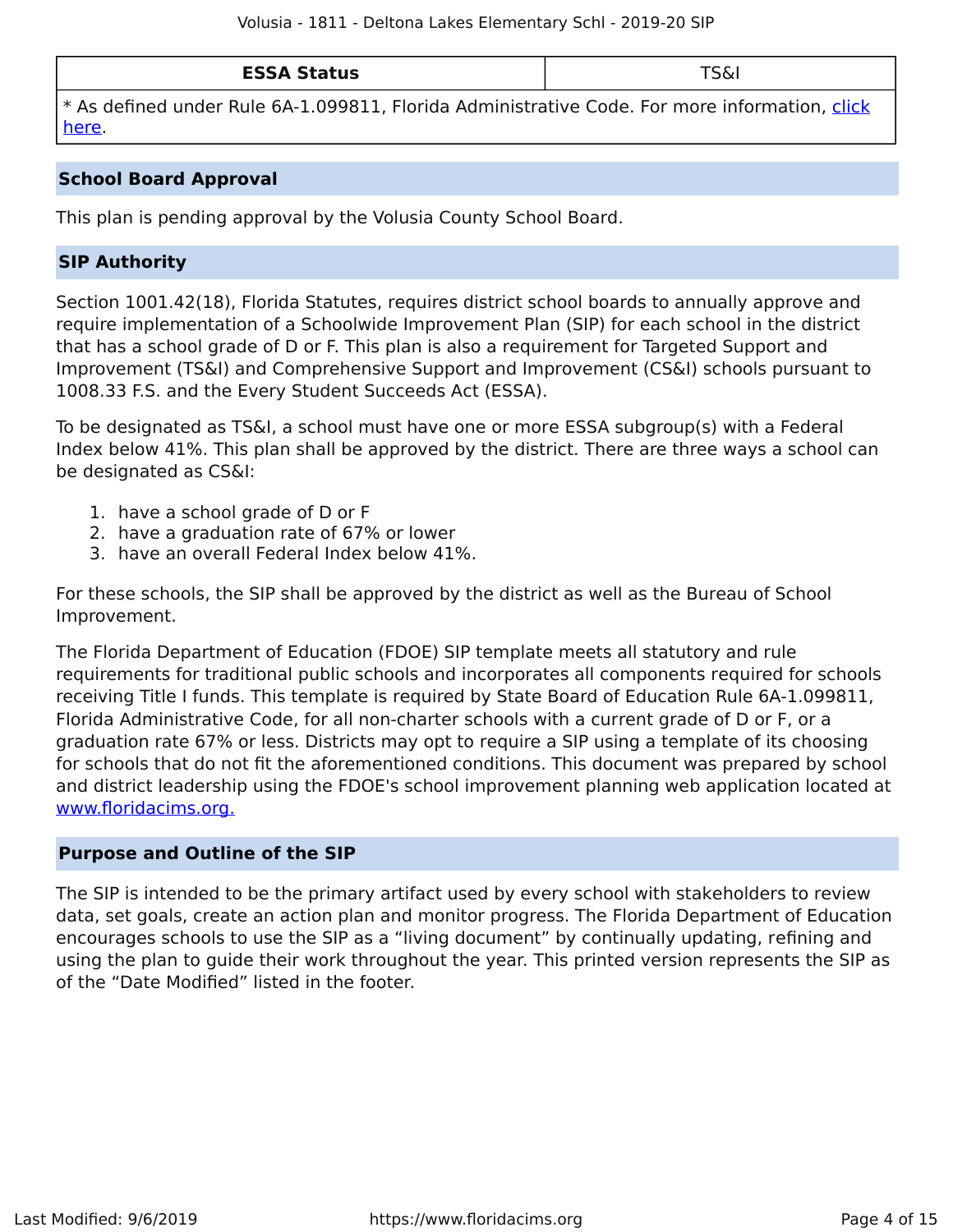# **Part I: School Information**

#### <span id="page-4-0"></span>**School Mission and Vision**

#### **Provide the school's mission statement**

Through collaborative efforts of the school community, students will be enriched, motivated and encouraged to achieve their highest individual potential; empowering them to participate in a diverse global community.

#### **Provide the school's vision statement**

Through the individual commitment of all, our students will graduate with the knowledge, skills and values necessary to be successful contributors to our democratic society.

#### **School Leadership Team**

#### **Membership**

Identify the name, email address and position title for each member of the school leadership team**:**

| <b>Name</b>                | <b>Title</b>               |
|----------------------------|----------------------------|
| Ortiz, Ramonita            | Principal                  |
| Principal                  |                            |
| Noga, Hope                 | Other                      |
| <b>Other</b>               |                            |
| Cruz, Ingrid               | <b>Guidance Counselor</b>  |
| <b>Guidance Counselor</b>  |                            |
| Jones, Amanda              | Teacher, K-12              |
| Teacher, K-12              |                            |
| Brown, Kerrie              | <b>Instructional Coach</b> |
| <b>Instructional Coach</b> |                            |
| Diallo, Jennifer           | <b>Instructional Coach</b> |
| <b>Instructional Coach</b> |                            |
| Zeidwig, Catherine         | <b>Instructional Coach</b> |
| <b>Instructional Coach</b> |                            |
| Griffin, Tonya             | <b>Assistant Principal</b> |
| <b>Assistant Principal</b> |                            |
|                            |                            |

#### **Early Warning Systems**

#### **Current Year**

**The number of students by grade level that exhibit each early warning indicator listed:**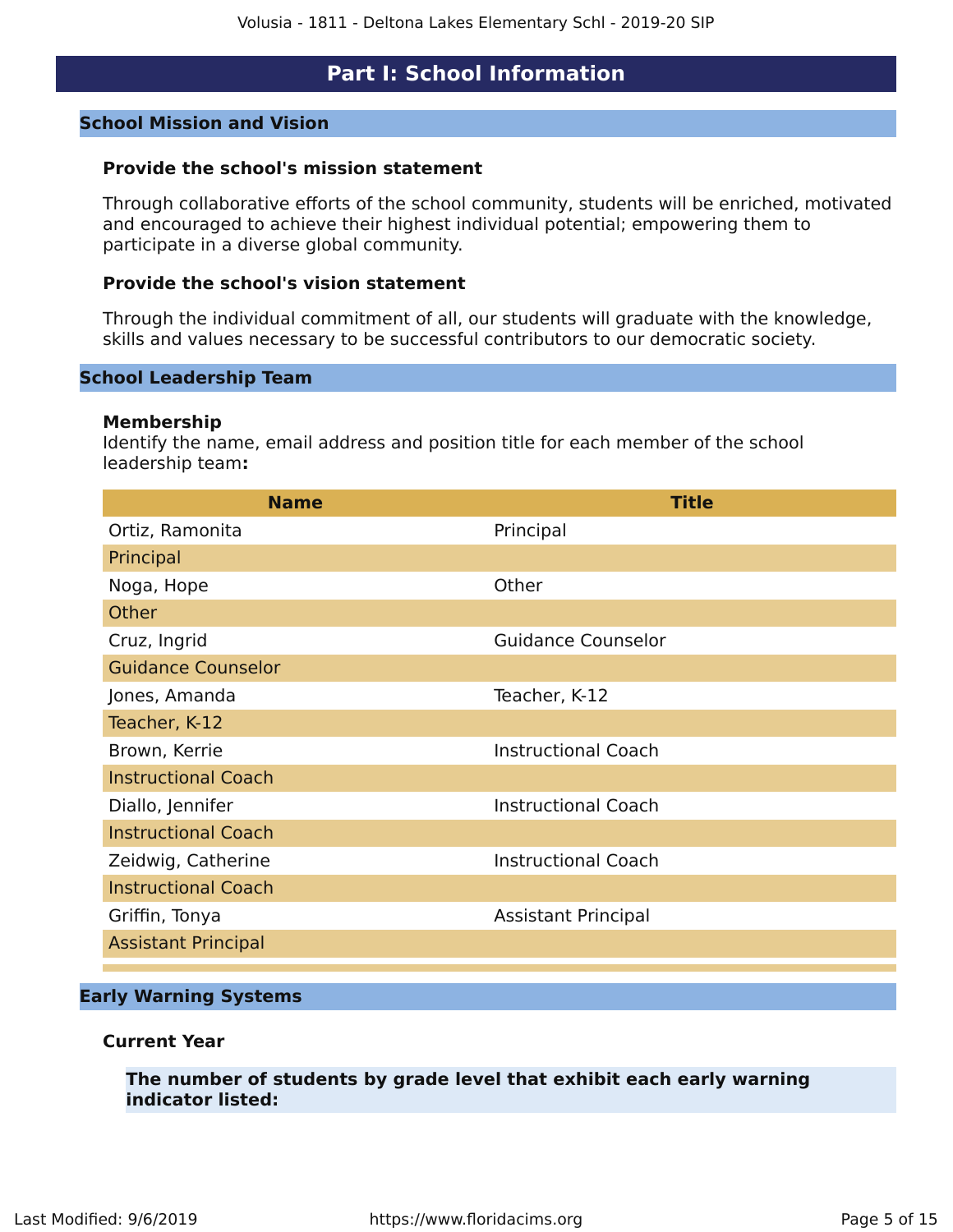#### Volusia - 1811 - Deltona Lakes Elementary Schl - 2019-20 SIP

| <b>Indicator</b>                                        | <b>Grade Level</b> |                  |                                        |  |                            |                          |  |            |          |                |                |  |     |                |
|---------------------------------------------------------|--------------------|------------------|----------------------------------------|--|----------------------------|--------------------------|--|------------|----------|----------------|----------------|--|-----|----------------|
|                                                         | $\mathsf{K}$       |                  |                                        |  | 1 2 3 4 5 6 7 8 9 10 11 12 |                          |  |            |          |                |                |  |     | Total          |
| Number of students enrolled 113 104 98 95 127 115 0 0 0 |                    |                  |                                        |  |                            |                          |  |            |          | $\overline{0}$ | $\overline{0}$ |  |     | 652            |
| Attendance below 90 percent 22 29 16 17 24 26 0 0 0 0 0 |                    |                  |                                        |  |                            |                          |  |            |          |                |                |  | - 0 | -134           |
| One or more suspensions                                 | 1                  | 1 2 0            |                                        |  | $\overline{\mathbf{0}}$    | $0\quad 0\quad 0\quad 0$ |  |            |          | 0              | - 0            |  | - 0 | $\overline{4}$ |
| Course failure in ELA or Math                           | $\overline{0}$     | $\blacksquare$ 0 | $\begin{array}{ccc} 0 & 5 \end{array}$ |  | 4 4 0 0 0                  |                          |  |            |          | - 0            | - 0            |  | - 0 | 13             |
| Level 1 on statewide<br>assessment                      | <sup>0</sup>       |                  |                                        |  | 13 23                      | 48                       |  | $0\quad 0$ | $\Omega$ | $\Omega$       | - 0            |  |     | 84             |

#### **The number of students with two or more early warning indicators:**

| <b>Indicator</b>                                                  |  |  |  | <b>Grade Level</b> |  |  |                              |  | <b>Total</b> |
|-------------------------------------------------------------------|--|--|--|--------------------|--|--|------------------------------|--|--------------|
|                                                                   |  |  |  |                    |  |  | K 1 2 3 4 5 6 7 8 9 10 11 12 |  |              |
| Students with two or more indicators 1 1 1 6 7 13 0 0 0 0 0 0 0 0 |  |  |  |                    |  |  |                              |  |              |

## **The number of students identified as retainees:**

|                                        | <b>Grade Level</b> |  |  |  |  |  |  |  |  |  |  |                              |  |              |
|----------------------------------------|--------------------|--|--|--|--|--|--|--|--|--|--|------------------------------|--|--------------|
| <b>Indicator</b>                       |                    |  |  |  |  |  |  |  |  |  |  | K 1 2 3 4 5 6 7 8 9 10 11 12 |  | <b>Total</b> |
| <b>Retained Students: Current Year</b> |                    |  |  |  |  |  |  |  |  |  |  | 3 4 5 4 0 0 0 0 0 0 0 0 0    |  | -16          |
|                                        |                    |  |  |  |  |  |  |  |  |  |  |                              |  |              |

#### **FTE units allocated to school (total number of teacher units)** 63

# **Date this data was collected or last updated** Monday 9/9/2019

# **Prior Year - As Reported**

# **The number of students by grade level that exhibit each early warning indicator:**

| <b>Indicator</b>                                                  | <b>Grade Level</b> | Total |
|-------------------------------------------------------------------|--------------------|-------|
| Attendance below 90 percent                                       |                    |       |
| One or more suspensions                                           |                    |       |
| Course failure in ELA or Math                                     |                    |       |
| Level 1 on statewide assessment                                   |                    |       |
| The number of students with two or more early warning indicators: |                    |       |

| <b>Indicator</b>                    | <b>Grade Level</b> | <b>Total</b> |
|-------------------------------------|--------------------|--------------|
| udents with two or more indicators. |                    |              |

Students with two or more indicators

# **Prior Year - Updated**

**The number of students by grade level that exhibit each early warning indicator:**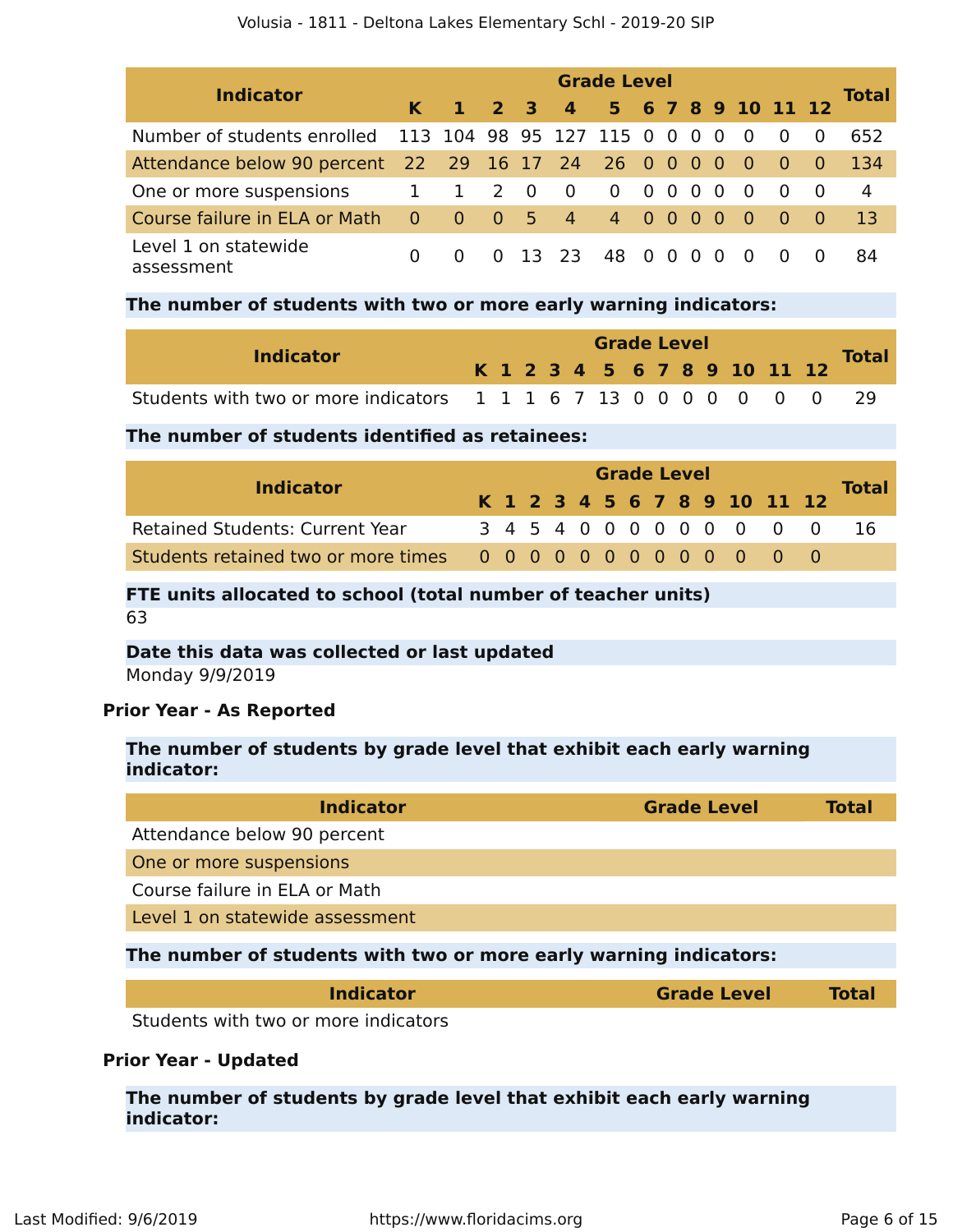| <b>Indicator</b>                | <b>Grade Level</b> |  |  |  |  |                        |  |  |  |  |  |                              |     |       |
|---------------------------------|--------------------|--|--|--|--|------------------------|--|--|--|--|--|------------------------------|-----|-------|
|                                 |                    |  |  |  |  |                        |  |  |  |  |  | K 1 2 3 4 5 6 7 8 9 10 11 12 |     | Total |
| Attendance below 90 percent     |                    |  |  |  |  | 0 1 2 3 8 10 0 0 0 0 0 |  |  |  |  |  | $\overline{0}$               | - 0 | 24    |
| One or more suspensions         |                    |  |  |  |  |                        |  |  |  |  |  | 1 2 0 3 2 0 0 0 0 0 0 0 0    |     | -8    |
| Course failure in ELA or Math   |                    |  |  |  |  | 0 0 0 0 0 0 0 0 0 0    |  |  |  |  |  | $\bigcirc$ 0                 |     |       |
| Level 1 on statewide assessment |                    |  |  |  |  |                        |  |  |  |  |  | 0 0 0 2 8 8 0 0 0 0 0 0 0    |     | 18    |

## **The number of students with two or more early warning indicators:**

|                                                                    |  |  |  | <b>Grade Level</b> |  |  |  |                              |              |
|--------------------------------------------------------------------|--|--|--|--------------------|--|--|--|------------------------------|--------------|
| <b>Indicator</b>                                                   |  |  |  |                    |  |  |  | K 1 2 3 4 5 6 7 8 9 10 11 12 | <b>Total</b> |
| Students with two or more indicators 0 1 2 3 10 10 0 0 0 0 0 0 0 0 |  |  |  |                    |  |  |  |                              |              |

# **Part II: Needs Assessment/Analysis**

### <span id="page-6-0"></span>**School Data**

Please note that the district and state averages shown here represent the averages for similar school types (elementary, middle, high school, or combination schools).

| <b>School Grade Component</b>     |               | 2019            |              | 2018          |                 |              |  |  |  |  |
|-----------------------------------|---------------|-----------------|--------------|---------------|-----------------|--------------|--|--|--|--|
|                                   | <b>School</b> | <b>District</b> | <b>State</b> | <b>School</b> | <b>District</b> | <b>State</b> |  |  |  |  |
| <b>ELA Achievement</b>            | 52%           | 56%             | 57%          | 52%           | 55%             | 56%          |  |  |  |  |
| <b>ELA Learning Gains</b>         | 50%           | 56%             | 58%          | 50%           | 51%             | 55%          |  |  |  |  |
| <b>ELA Lowest 25th Percentile</b> | 47%           | 46%             | 53%          | 45%           | 39%             | 48%          |  |  |  |  |
| Math Achievement                  | 56%           | 59%             | 63%          | 56%           | 60%             | 62%          |  |  |  |  |
| <b>Math Learning Gains</b>        | 47%           | 56%             | 62%          | 47%           | 54%             | 59%          |  |  |  |  |
| Math Lowest 25th Percentile       | 41%           | 43%             | 51%          | 31%           | 40%             | 47%          |  |  |  |  |
| Science Achievement               | 53%           | 57%             | 53%          | 57%           | 58%             | 55%          |  |  |  |  |

| <b>EWS Indicators as Input Earlier in the Survey</b> |        |                                   |       |       |        |        |              |
|------------------------------------------------------|--------|-----------------------------------|-------|-------|--------|--------|--------------|
| <b>Indicator</b>                                     |        | Grade Level (prior year reported) |       |       |        |        | <b>Total</b> |
|                                                      |        |                                   |       |       |        | 5      |              |
| Number of students enrolled                          | 113(0) | 104(0)                            | 98(0) | 95(0) | 127(0) | 115(0) | 652(0)       |
| Attendance below 90 percent                          | 22()   | 29()                              | 16()  | 17()  | 24()   | 26()   | 134(0)       |
| One or more suspensions                              | 1()    | 1(0)                              | 2(0)  | 0(0)  | 0(0)   | 0(0)   | 4(0)         |
| Course failure in ELA or Math                        | 0()    | 0(0)                              | 0(0)  | 5(0)  | 4(0)   | 4(0)   | 13(0)        |
| Level 1 on statewide assessment                      | 0()    | 0(0)                              | 0(0)  | 13(0) | 23(0)  | 48 (0) | 84(0)        |

### **Grade Level Data**

NOTE: This data is raw data and includes ALL students who tested at the school. This is not school grade data.

NOTE: An asterisk (\*) in any cell indicates the data has been suppressed due to fewer than 10 students tested, or all tested students scoring the same.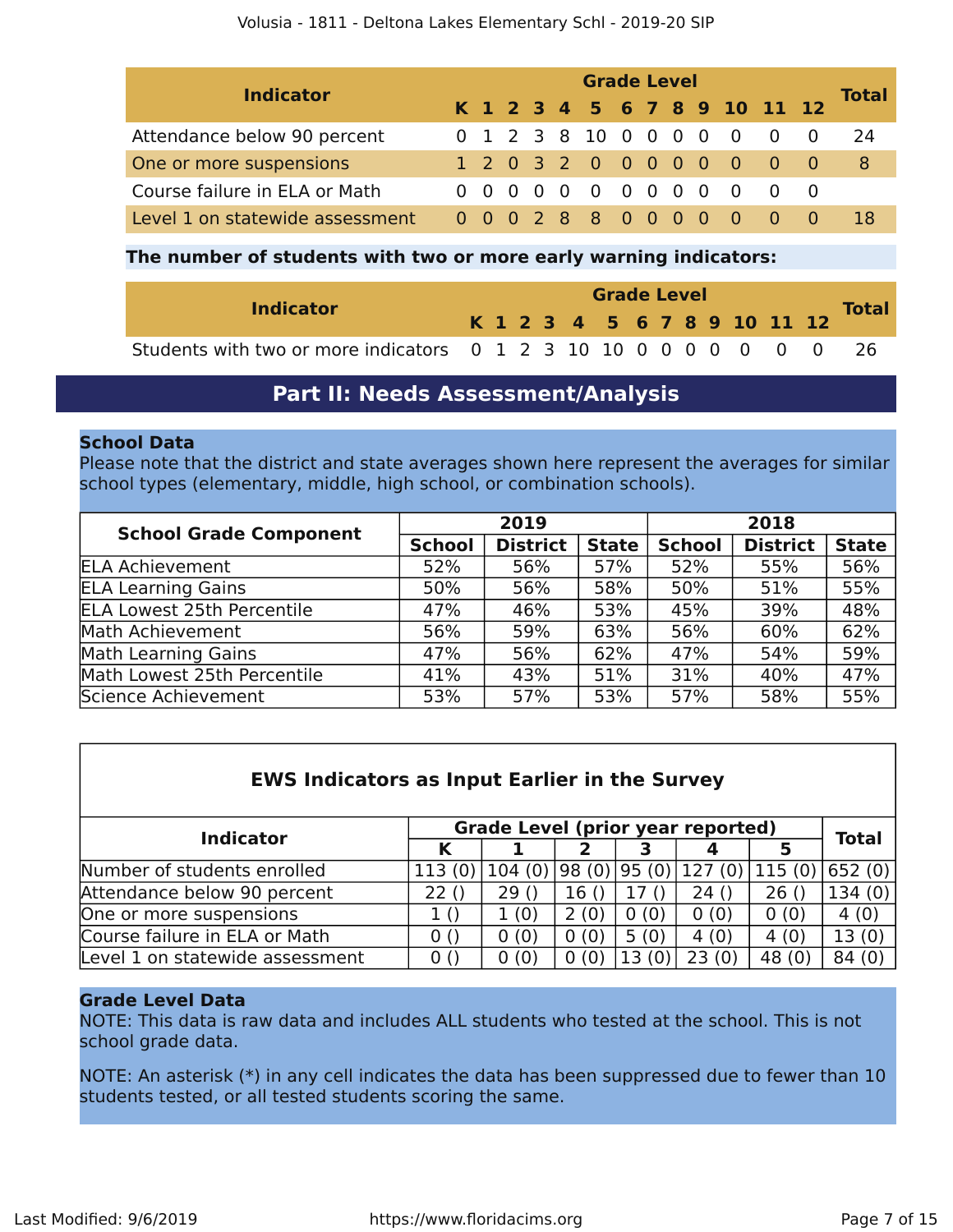|                          |       |               | <b>ELA</b>      |                                                 |              |                                              |
|--------------------------|-------|---------------|-----------------|-------------------------------------------------|--------------|----------------------------------------------|
| <b>Grade</b>             | Year  | <b>School</b> | <b>District</b> | School-<br><b>District</b><br><b>Comparison</b> | <b>State</b> | School-<br><b>State</b><br><b>Comparison</b> |
| 03                       | 2019  | 57%           | 58%             | $-1%$                                           | 58%          | $-1%$                                        |
|                          | 2018  | 60%           | 56%             | 4%                                              | 57%          | 3%                                           |
| Same Grade Comparison    |       | -3%           |                 |                                                 |              |                                              |
| <b>Cohort Comparison</b> |       |               |                 |                                                 |              |                                              |
| 04                       | 2019  | 48%           | 54%             | $-6%$                                           | 58%          | $-10%$                                       |
|                          | 2018  | 50%           | 54%             | $-4%$                                           | 56%          | $-6%$                                        |
| Same Grade Comparison    |       | $-2%$         |                 |                                                 |              |                                              |
| <b>Cohort Comparison</b> |       | $-12%$        |                 |                                                 |              |                                              |
| 05                       | 2019  | 46%           | 54%             | $-8%$                                           | 56%          | $-10%$                                       |
|                          | 2018  | 41%           | 51%             | $-10%$                                          | 55%          | $-14%$                                       |
| Same Grade Comparison    |       | 5%            |                 |                                                 |              |                                              |
| <b>Cohort Comparison</b> | $-4%$ |               |                 |                                                 |              |                                              |

|                          |      |               | <b>MATH</b>     |                                                 |              |                                              |
|--------------------------|------|---------------|-----------------|-------------------------------------------------|--------------|----------------------------------------------|
| <b>Grade</b>             | Year | <b>School</b> | <b>District</b> | School-<br><b>District</b><br><b>Comparison</b> | <b>State</b> | School-<br><b>State</b><br><b>Comparison</b> |
| 03                       | 2019 | 66%           | 60%             | 6%                                              | 62%          | 4%                                           |
|                          | 2018 | 62%           | 58%             | 4%                                              | 62%          | $0\%$                                        |
| Same Grade Comparison    |      | 4%            |                 |                                                 |              |                                              |
| <b>Cohort Comparison</b> |      |               |                 |                                                 |              |                                              |
| 04                       | 2019 | 53%           | 59%             | $-6%$                                           | 64%          | $-11\%$                                      |
|                          | 2018 | 59%           | 60%             | $-1\%$                                          | 62%          | $-3%$                                        |
| Same Grade Comparison    |      | $-6%$         |                 |                                                 |              |                                              |
| <b>Cohort Comparison</b> |      | $-9%$         |                 |                                                 |              |                                              |
| 05                       | 2019 | 46%           | 54%             | $-8%$                                           | 60%          | $-14%$                                       |
|                          | 2018 | 43%           | 57%             | $-14%$                                          | 61%          | $-18%$                                       |
| Same Grade Comparison    |      | 3%            |                 |                                                 |              |                                              |
| <b>Cohort Comparison</b> |      | $-13%$        |                 |                                                 |              |                                              |

|                          |       |               | <b>SCIENCE</b>  |                                                 |              |                                              |
|--------------------------|-------|---------------|-----------------|-------------------------------------------------|--------------|----------------------------------------------|
| <b>Grade</b>             | Year  | <b>School</b> | <b>District</b> | School-<br><b>District</b><br><b>Comparison</b> | <b>State</b> | School-<br><b>State</b><br><b>Comparison</b> |
| 05<br>2019               |       | 50%           | 56%             | $-6%$                                           | 53%          | $-3%$                                        |
| 2018                     |       | 54%           | 56%             | $-2%$                                           | 55%          | $-1\%$                                       |
| Same Grade Comparison    | $-4%$ |               |                 |                                                 |              |                                              |
| <b>Cohort Comparison</b> |       |               |                 |                                                 |              |                                              |

# **Subgroup Data**

|                  | <b>2019 SCHOOL GRADE COMPONENTS BY SUBGROUPS</b> |                  |                          |                     |                   |                      |             |                   |                       |                                             |                       |
|------------------|--------------------------------------------------|------------------|--------------------------|---------------------|-------------------|----------------------|-------------|-------------------|-----------------------|---------------------------------------------|-----------------------|
| <b>Subgroups</b> | <b>ELA</b><br>Ach.                               | <b>ELA</b><br>LG | <b>ELA</b><br>LG<br>L25% | <b>Math</b><br>Ach. | <b>Math</b><br>LG | Math l<br>LG<br>L25% | Sci<br>Ach. | <b>SS</b><br>Ach. | <b>MS</b><br>Accel. . | Grad<br><b>Rate</b><br>$2016 - 172016 - 17$ | C & C<br><b>Accel</b> |
| <b>SWD</b>       | 16                                               | 36               | 37                       | 20                  | 39                | 44                   | 26          |                   |                       |                                             |                       |
| ELl              | 28                                               | 36               | 32                       | 37                  | 36                | 35                   | 48          |                   |                       |                                             |                       |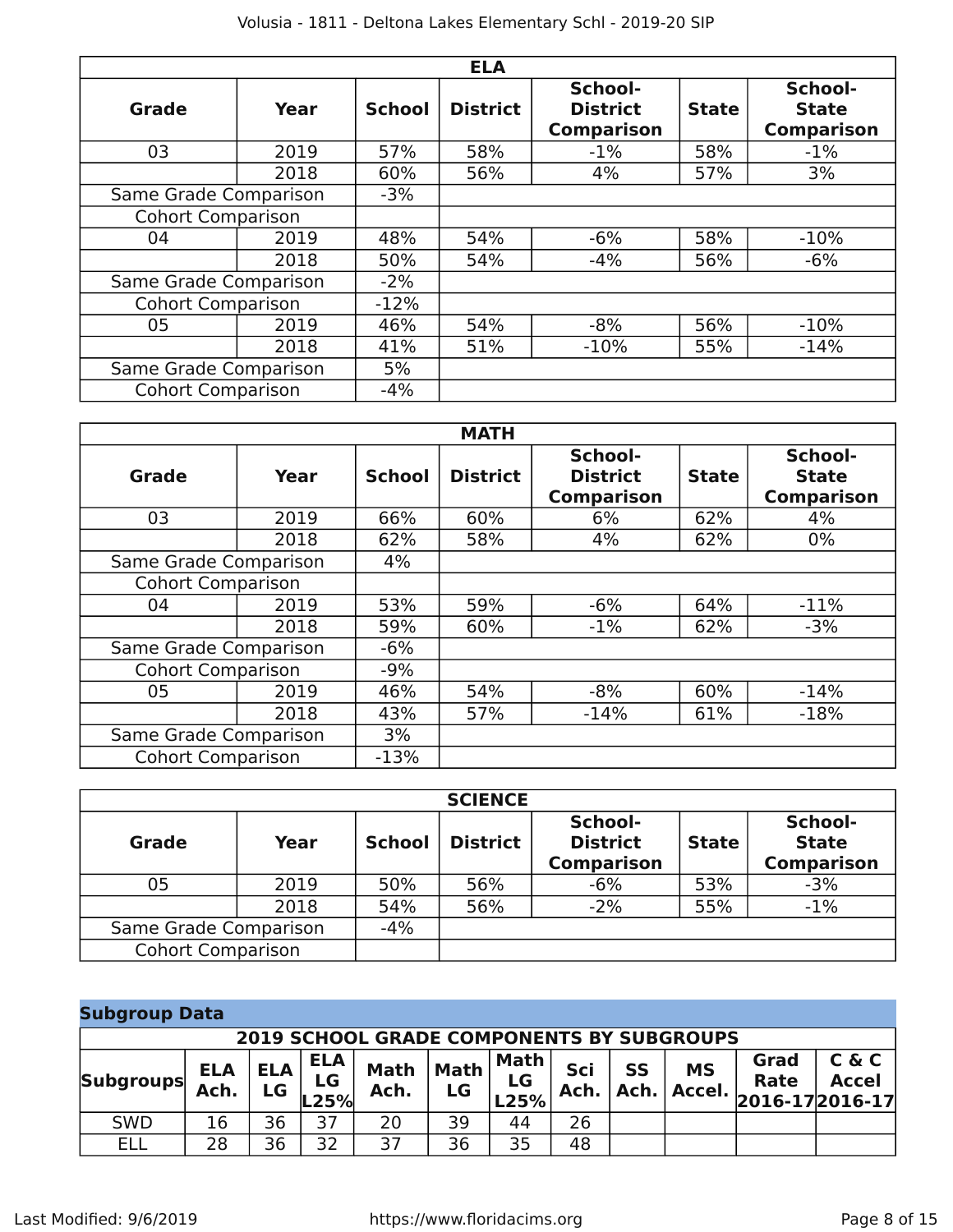|                  | <b>2019 SCHOOL GRADE COMPONENTS BY SUBGROUPS</b> |                  |                          |                     |                   |                           |             |            |                     |                                 |                       |
|------------------|--------------------------------------------------|------------------|--------------------------|---------------------|-------------------|---------------------------|-------------|------------|---------------------|---------------------------------|-----------------------|
| <b>Subgroups</b> | <b>ELA</b><br>Ach.                               | <b>ELA</b><br>LG | <b>ELA</b><br>LG<br>L25% | <b>Math</b><br>Ach. | <b>Math</b><br>LG | <b>Math</b><br>LG<br>L25% | Sci<br>Ach. | SS<br>Ach. | <b>MS</b><br>Accel. | Grad<br>Rate<br>2016-17 2016-17 | C & C<br><b>Accel</b> |
| <b>BLK</b>       | 49                                               | 52               |                          | 35                  | 48                | 45                        | 33          |            |                     |                                 |                       |
| <b>HSP</b>       | 48                                               | 43               | 35                       | 54                  | 44                | 34                        | 51          |            |                     |                                 |                       |
| <b>MUL</b>       | 47                                               |                  |                          | 60                  |                   |                           |             |            |                     |                                 |                       |
| <b>WHT</b>       | 58                                               | 56               | 61                       | 64                  | 50                | 53                        | 59          |            |                     |                                 |                       |
| <b>FRL</b>       | 49                                               | 49               | 50                       | 55                  | 45                | 45                        | 49          |            |                     |                                 |                       |

|                  | <b>2018 SCHOOL GRADE COMPONENTS BY SUBGROUPS</b> |                  |                            |                     |                   |                           |             |                   |                     |              |                                         |
|------------------|--------------------------------------------------|------------------|----------------------------|---------------------|-------------------|---------------------------|-------------|-------------------|---------------------|--------------|-----------------------------------------|
| <b>Subgroups</b> | <b>ELA</b><br>Ach.                               | <b>ELA</b><br>LG | <b>ELA</b><br>LG<br>$-25%$ | <b>Math</b><br>Ach. | <b>Math</b><br>LG | <b>Math</b><br>LG<br>L25% | Sci<br>Ach. | <b>SS</b><br>Ach. | <b>MS</b><br>Accel. | Grad<br>Rate | C & C<br><b>Accel</b><br>2015-162015-16 |
| <b>SWD</b>       | 11                                               | 33               | 32                         | 18                  | 35                | 23                        | 23          |                   |                     |              |                                         |
| <b>ELL</b>       | 39                                               | 48               | 64                         | 44                  | 50                | 36                        | 54          |                   |                     |              |                                         |
| <b>BLK</b>       | 37                                               | 33               | 21                         | 35                  | 27                | 21                        | 29          |                   |                     |              |                                         |
| <b>HSP</b>       | 54                                               | 54               | 63                         | 53                  | 50                | 27                        | 58          |                   |                     |              |                                         |
| <b>MUL</b>       | 64                                               |                  |                            | 73                  |                   |                           |             |                   |                     |              |                                         |
| <b>WHT</b>       | 54                                               | 53               | 38                         | 68                  | 52                | 44                        | 67          |                   |                     |              |                                         |
| <b>FRL</b>       | 50                                               | 51               | 45                         | 54                  | 47                | 33                        | 53          |                   |                     |              |                                         |

# **ESSA Data**

This data has been updated for the 2018-19 school year as of 7/16/2019.

| <b>ESSA Federal Index</b>                                                       |                 |
|---------------------------------------------------------------------------------|-----------------|
| ESSA Category (TS&I or CS&I)                                                    | <b>TS&amp;I</b> |
| <b>OVERALL Federal Index - All Students</b>                                     | 52              |
| <b>OVERALL Federal Index Below 41% All Students</b>                             | <b>NO</b>       |
| Total Number of Subgroups Missing the Target                                    | $\overline{2}$  |
| Progress of English Language Learners in Achieving English Language Proficiency | 66              |
| Total Points Earned for the Federal Index                                       | 412             |
| Total Components for the Federal Index                                          | 8               |
| <b>Percent Tested</b>                                                           | 100%            |
| <b>Subgroup Data</b>                                                            |                 |
| <b>Students With Disabilities</b>                                               |                 |
| Federal Index - Students With Disabilities                                      | 35              |
| Students With Disabilities Subgroup Below 41% in the Current Year?              | <b>YES</b>      |
| Number of Consecutive Years Students With Disabilities Subgroup Below 32%       | 0               |
| <b>English Language Learners</b>                                                |                 |
| Federal Index - English Language Learners                                       | 40              |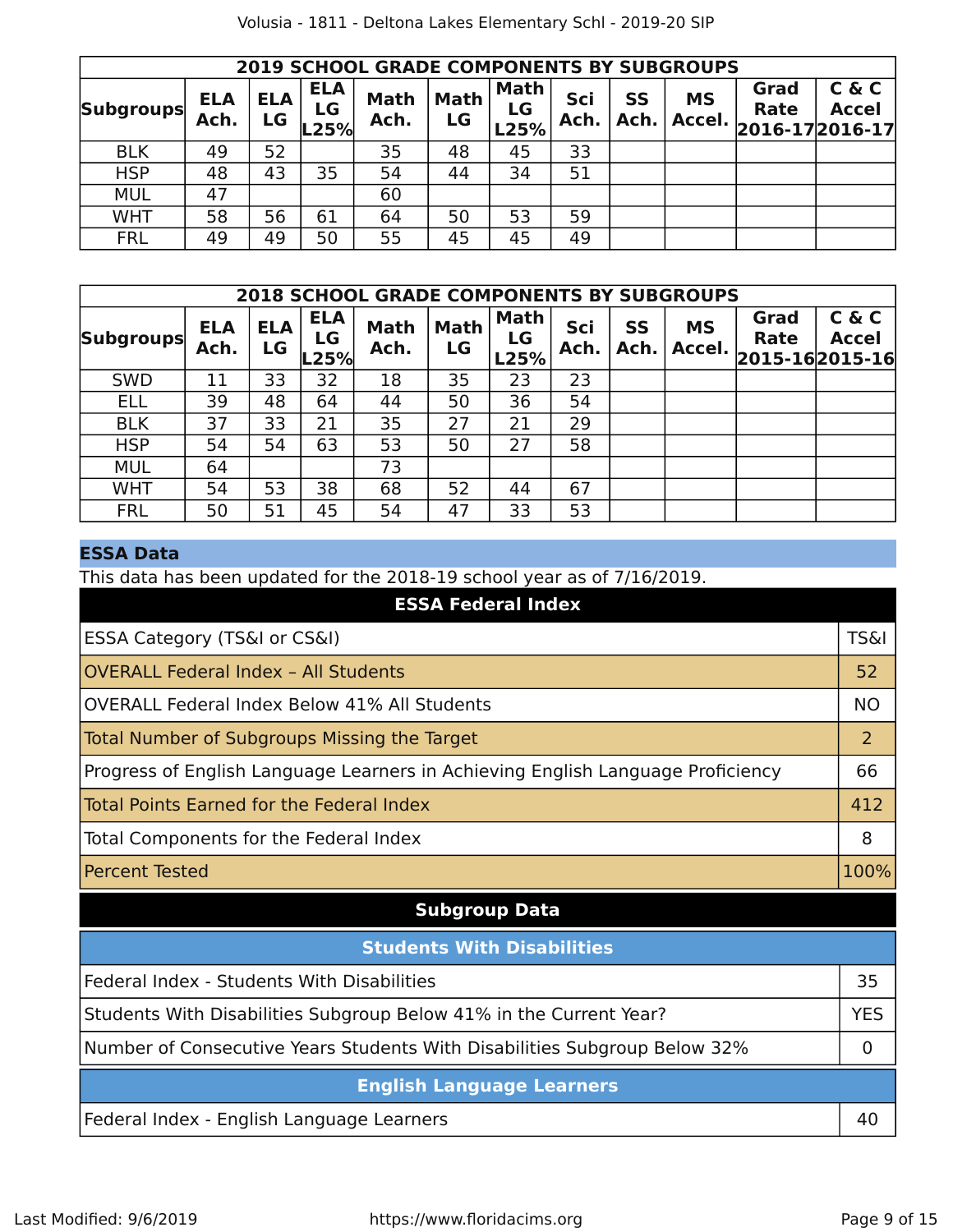| <b>English Language Learners</b>                                               |            |
|--------------------------------------------------------------------------------|------------|
| English Language Learners Subgroup Below 41% in the Current Year?              | <b>YES</b> |
| Number of Consecutive Years English Language Learners Subgroup Below 32%       | 0          |
| <b>Asian Students</b>                                                          |            |
| Federal Index - Asian Students                                                 |            |
| Asian Students Subgroup Below 41% in the Current Year?                         | N/A        |
| Number of Consecutive Years Asian Students Subgroup Below 32%                  | 0          |
| <b>Black/African American Students</b>                                         |            |
| Federal Index - Black/African American Students                                | 44         |
| Black/African American Students Subgroup Below 41% in the Current Year?        | <b>NO</b>  |
| Number of Consecutive Years Black/African American Students Subgroup Below 32% | 0          |
| <b>Hispanic Students</b>                                                       |            |
| Federal Index - Hispanic Students                                              | 47         |
| Hispanic Students Subgroup Below 41% in the Current Year?                      | ΝO         |
| Number of Consecutive Years Hispanic Students Subgroup Below 32%               | $\Omega$   |
| <b>Multiracial Students</b>                                                    |            |
| Federal Index - Multiracial Students                                           | 54         |
| Multiracial Students Subgroup Below 41% in the Current Year?                   | NΟ         |
| Number of Consecutive Years Multiracial Students Subgroup Below 32%            | 0          |
| <b>Native American Students</b>                                                |            |
| Federal Index - Native American Students                                       |            |
| Native American Students Subgroup Below 41% in the Current Year?               | N/A        |
| Number of Consecutive Years Native American Students Subgroup Below 32%        | 0          |
| <b>Pacific Islander Students</b>                                               |            |
| Federal Index - Pacific Islander Students                                      |            |
| Pacific Islander Students Subgroup Below 41% in the Current Year?              | N/A        |
| Number of Consecutive Years Pacific Islander Students Subgroup Below 32%       | 0          |
| <b>White Students</b>                                                          |            |
| Federal Index - White Students                                                 | 57         |
| White Students Subgroup Below 41% in the Current Year?                         | NO.        |
| Number of Consecutive Years White Students Subgroup Below 32%                  | 0          |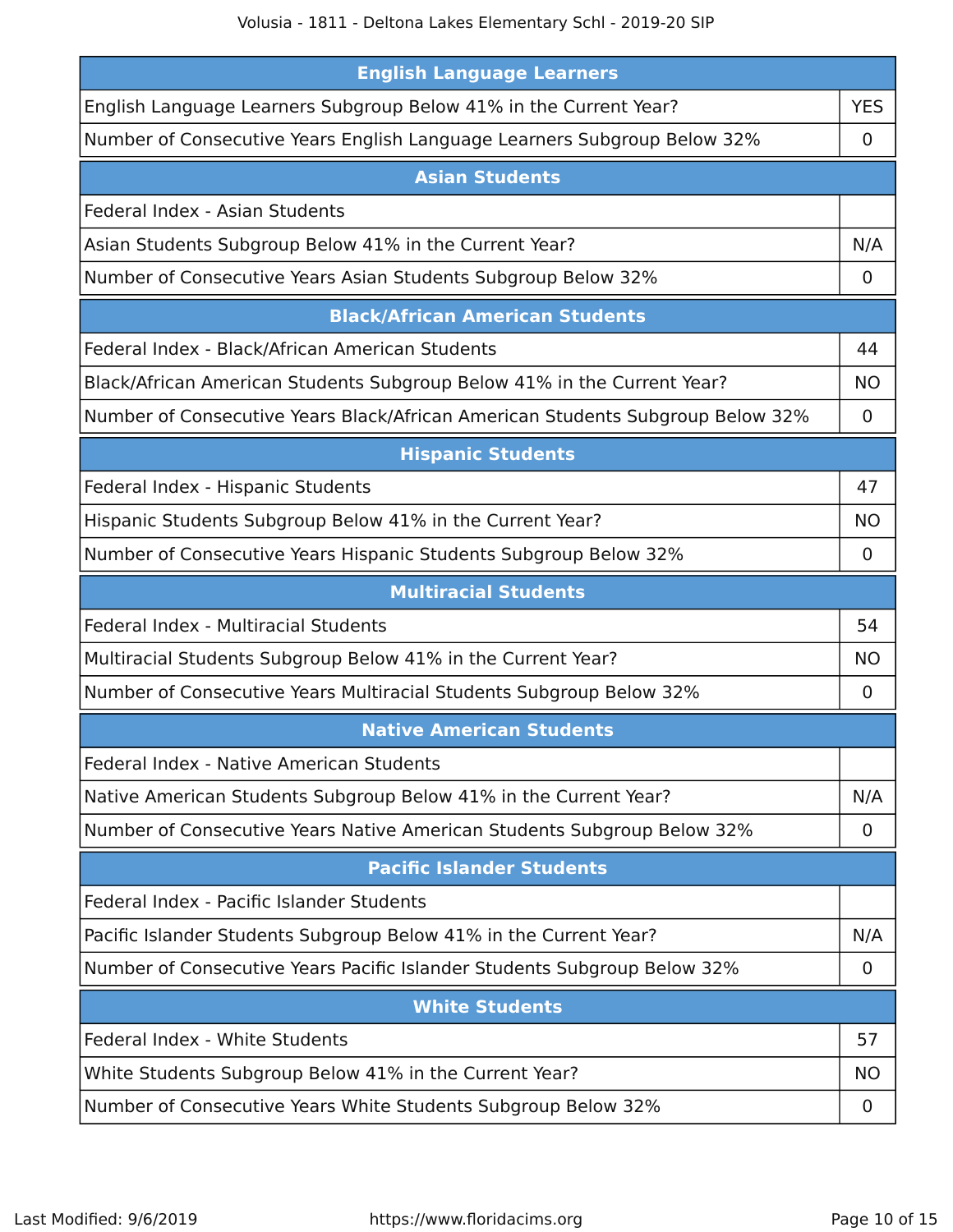| <b>Economically Disadvantaged Students</b>                                            |    |
|---------------------------------------------------------------------------------------|----|
| Federal Index - Economically Disadvantaged Students                                   |    |
| Economically Disadvantaged Students Subgroup Below 41% in the Current Year?           | NO |
| Number of Consecutive Years Economically Disadvantaged Students Subgroup Below<br>32% |    |

#### **Analysis**

#### **Data Reflection**

Answer the following reflection prompts after examining any/all relevant school data sources (see guide for examples for relevant data sources).

## **Which data component showed the lowest performance? Explain the contributing factor(s) to last year's low performance and discuss any trends**

ELA Lowest 25%-47% Math Learning Gains-47% Math Lowest 25%-41% Subgroup: SWD 35% Subgroup: ELL 40% Deltona Lakes has a large population of ESE students that contribute to these gaps. An additional ESE support facilitation teacher has been allotted to our school for this year for a total of 6 teachers. This will help meet the needs of our ESE students to promote learning gains.

#### **Which data component showed the greatest decline from the prior year? Explain the factor(s) that contributed to this decline**

Science data declined form 57% to 53%. DLE is still at the state average and slightly behind the district.

#### **Which data component had the greatest gap when compared to the state average? Explain the factor(s) that contributed to this gap and any trends**

Math Learning Gains --DLE 47% State 62% Math Lowest 25%--DLE 41% State 51%

Deltona Lakes has a large population of ESE students that contribute to these gaps. An additional ESE support facilitation teacher has been allotted to our school for this year for a total of 6 teachers. This will help meet the needs of our ESE students to promote learning gains.

### **Which data component showed the most improvement? What new actions did your school take in this area?**

Math Lowest 25% showed the most improvement. DLE improved from 31% to 41% making gains. This is still low and an area of need this year but overall improvement was noted.

### **Reflecting on the EWS data from Part I (D), identify one or two potential areas of concern? (see Guidance tab for additional information)**

Attendance is a concern. Also, students with an FSA level 1 in ELA and/or Math.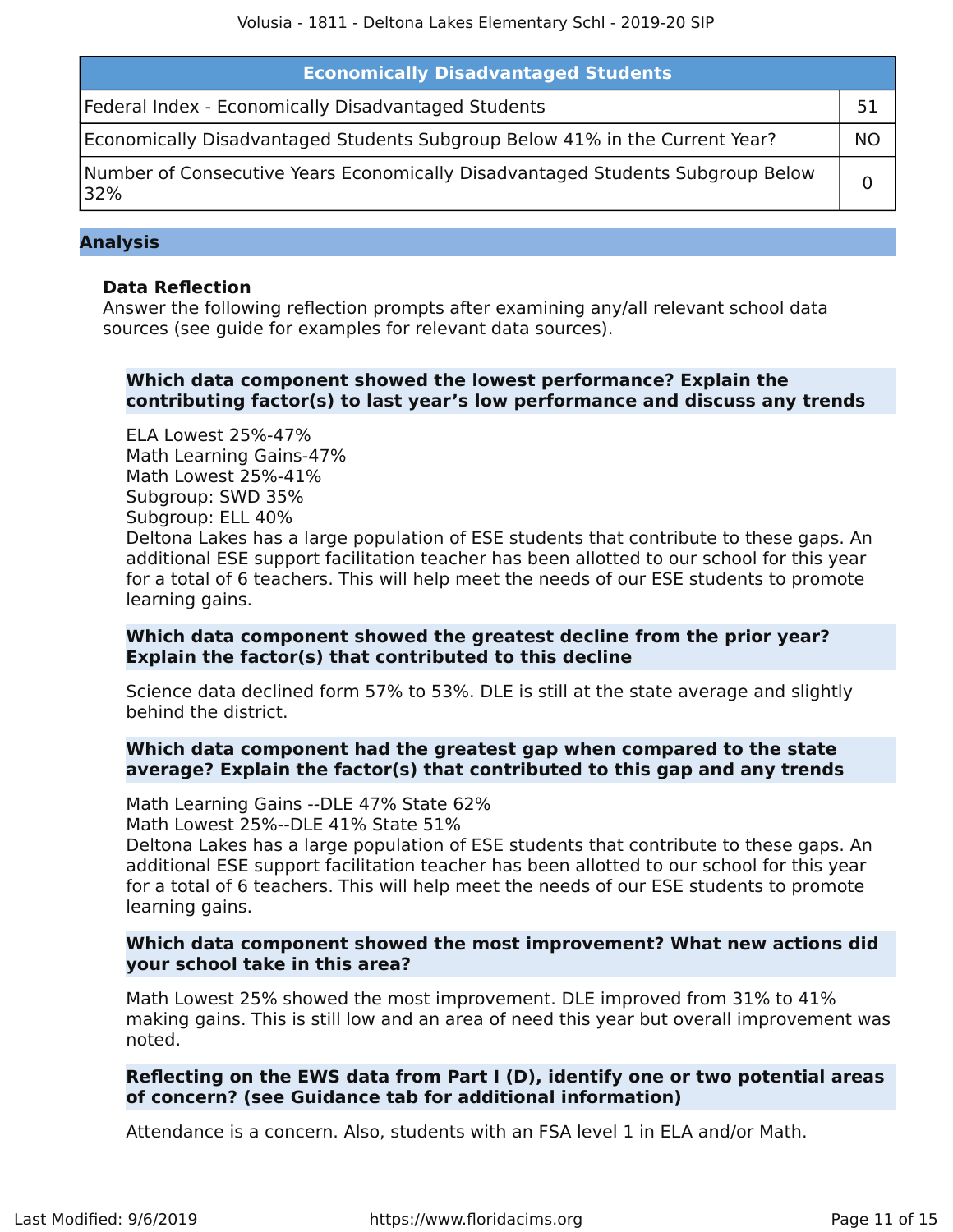### **Rank your highest priorities (maximum of 5) for schoolwide improvement in the upcoming school year**

- 1. Math Learning Gains and Lowest Quartile
- 2. ELA Learning Gains and Lowest Quartile
- 3. SWD proficiency
- 4. ELL proficiency

# **Part III: Planning for Improvement**

<span id="page-11-0"></span>

| #1<br><b>Title</b><br>Math<br>Math proficiency 56%, Learning Gains 47%, Lowest Quartile<br>31%<br>ELL subgroup: 37% proficiency, 36% Learning Gains, 32%<br><b>Rationale</b><br><b>Lowest Quartile</b><br>SWD subgroup: 20% proficiency, 39% Learning Gains, 44%<br><b>Lowest Quartile</b><br><b>State the measureable</b><br>outcome the school<br>Improve Math Learning Gains and Lowest Quartile by 5%.<br>plans to achieve<br><b>Person responsible for</b><br>Ramonita Ortiz (rortiz@volusia.k12.fl.us)<br>monitoring outcome<br><b>Collaborative Planning</b><br><b>Evidence-based Strategy</b><br>Collaborative Planning has an Effect Size of 1.57. Collaborative<br><b>Rationale for Evidence-</b><br>planning this year is extremely important because of the new<br>based Strategy<br>Math Pearson curriculum.<br><b>Action Step</b><br>1. Professional Learning on the new Pearson Math curriculum<br>2. Coaching, Feedback and monitoring of implementation of the<br>Math curriculum.<br>3. Conduct Learning Walks during Math Instruction<br>4. Math Intervention Teacher<br>5. Analysis of data: iready, district, IXL, Formative Assess,<br><b>Description</b><br><b>ESGI</b><br>6. Targeted Math tutoring for the lowest quartile students<br>7. Collaborative planning days; Quarterly for grade levels<br>8. Data Chats; ESSA subgroups, ESE and ELL, General Ed.<br>teachers<br>9. Family Math Night-Make & Take Activities<br><b>Person Responsible</b><br>Ramonita Ortiz (rortiz@volusia.k12.fl.us) | <b>Areas of Focus:</b> |  |
|----------------------------------------------------------------------------------------------------------------------------------------------------------------------------------------------------------------------------------------------------------------------------------------------------------------------------------------------------------------------------------------------------------------------------------------------------------------------------------------------------------------------------------------------------------------------------------------------------------------------------------------------------------------------------------------------------------------------------------------------------------------------------------------------------------------------------------------------------------------------------------------------------------------------------------------------------------------------------------------------------------------------------------------------------------------------------------------------------------------------------------------------------------------------------------------------------------------------------------------------------------------------------------------------------------------------------------------------------------------------------------------------------------------------------------------------------------------------------------------------------------------------------|------------------------|--|
|                                                                                                                                                                                                                                                                                                                                                                                                                                                                                                                                                                                                                                                                                                                                                                                                                                                                                                                                                                                                                                                                                                                                                                                                                                                                                                                                                                                                                                                                                                                            |                        |  |
|                                                                                                                                                                                                                                                                                                                                                                                                                                                                                                                                                                                                                                                                                                                                                                                                                                                                                                                                                                                                                                                                                                                                                                                                                                                                                                                                                                                                                                                                                                                            |                        |  |
|                                                                                                                                                                                                                                                                                                                                                                                                                                                                                                                                                                                                                                                                                                                                                                                                                                                                                                                                                                                                                                                                                                                                                                                                                                                                                                                                                                                                                                                                                                                            |                        |  |
|                                                                                                                                                                                                                                                                                                                                                                                                                                                                                                                                                                                                                                                                                                                                                                                                                                                                                                                                                                                                                                                                                                                                                                                                                                                                                                                                                                                                                                                                                                                            |                        |  |
|                                                                                                                                                                                                                                                                                                                                                                                                                                                                                                                                                                                                                                                                                                                                                                                                                                                                                                                                                                                                                                                                                                                                                                                                                                                                                                                                                                                                                                                                                                                            |                        |  |
|                                                                                                                                                                                                                                                                                                                                                                                                                                                                                                                                                                                                                                                                                                                                                                                                                                                                                                                                                                                                                                                                                                                                                                                                                                                                                                                                                                                                                                                                                                                            |                        |  |
|                                                                                                                                                                                                                                                                                                                                                                                                                                                                                                                                                                                                                                                                                                                                                                                                                                                                                                                                                                                                                                                                                                                                                                                                                                                                                                                                                                                                                                                                                                                            |                        |  |
|                                                                                                                                                                                                                                                                                                                                                                                                                                                                                                                                                                                                                                                                                                                                                                                                                                                                                                                                                                                                                                                                                                                                                                                                                                                                                                                                                                                                                                                                                                                            |                        |  |
|                                                                                                                                                                                                                                                                                                                                                                                                                                                                                                                                                                                                                                                                                                                                                                                                                                                                                                                                                                                                                                                                                                                                                                                                                                                                                                                                                                                                                                                                                                                            |                        |  |
|                                                                                                                                                                                                                                                                                                                                                                                                                                                                                                                                                                                                                                                                                                                                                                                                                                                                                                                                                                                                                                                                                                                                                                                                                                                                                                                                                                                                                                                                                                                            |                        |  |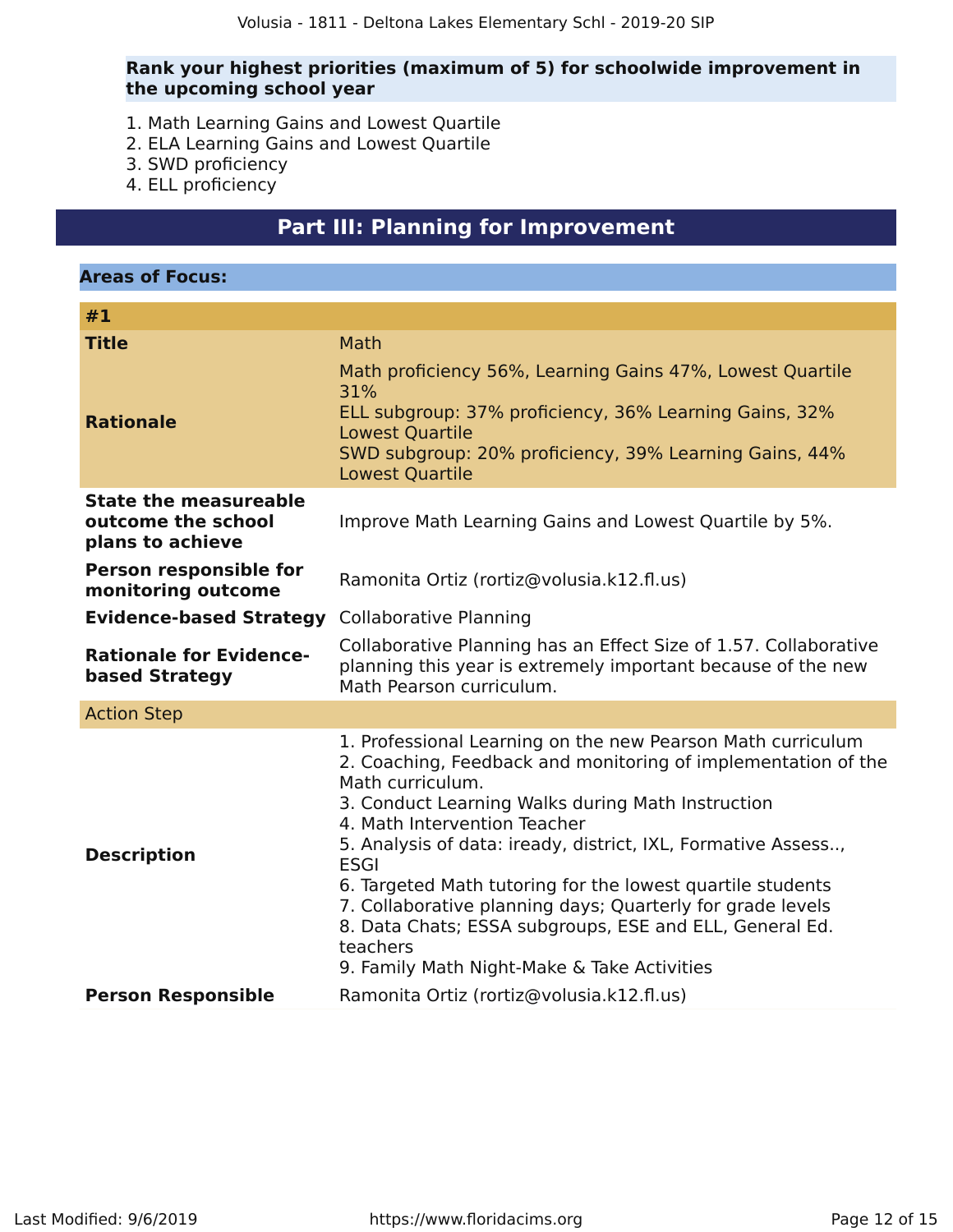| #2                                                                        |                                                                                                                                                                                                                                                                                                                                                                                                                                                                                                                                                                                                     |
|---------------------------------------------------------------------------|-----------------------------------------------------------------------------------------------------------------------------------------------------------------------------------------------------------------------------------------------------------------------------------------------------------------------------------------------------------------------------------------------------------------------------------------------------------------------------------------------------------------------------------------------------------------------------------------------------|
| <b>Title</b>                                                              | <b>ELA</b>                                                                                                                                                                                                                                                                                                                                                                                                                                                                                                                                                                                          |
| <b>Rationale</b>                                                          | ELA 52% Proficiency, 50% Learning Gains, 47% Lowest Quartile<br>ELL subgroup: 28% proficiency, 36% Learning Gains, 32% Lowest<br><b>Quartile</b><br>SWD subgroup: 16% proficiency, 36% Learning Gains, 37% Lowest<br><b>Quartile</b>                                                                                                                                                                                                                                                                                                                                                                |
| <b>State the</b><br>measureable<br>outcome the school<br>plans to achieve | Improve ELA Learning Gains and Lowest Quartile by 5%.                                                                                                                                                                                                                                                                                                                                                                                                                                                                                                                                               |
| <b>Person responsible</b><br>for monitoring<br>outcome                    | Ramonita Ortiz (rortiz@volusia.k12.fl.us)                                                                                                                                                                                                                                                                                                                                                                                                                                                                                                                                                           |
| <b>Evidence-based</b><br><b>Strategy</b>                                  | <b>Collaborative Planning</b>                                                                                                                                                                                                                                                                                                                                                                                                                                                                                                                                                                       |
| <b>Rationale for</b><br><b>Evidence-based</b><br><b>Strategy</b>          | Collaborative Planning has an Effect Size of 1.57. Collaborative<br>planning this year is extremely important because of the new ELA<br>Wonders curriculum and the new Math Pearson curriculum.                                                                                                                                                                                                                                                                                                                                                                                                     |
| <b>Action Step</b>                                                        |                                                                                                                                                                                                                                                                                                                                                                                                                                                                                                                                                                                                     |
| <b>Description</b>                                                        | 1. Professional Learning on the new ELA Wonders curriculum<br>2. Coaching, Feedback and monitoring of implementation of the<br>Wonders curriculum.<br>3. Conduct Learning Walks during ELA Instruction<br>4. ELA Intervention Teacher<br>5. Analysis of data: iready, district, Formative Assess, ESGI<br>6. Targeted ELA tutoring for the lowest quartile students<br>7. Collaborative planning days; Quarterly for grade levels<br>8. Data Chats; ESSA subgroups, ESE and ELL, General Ed. teachers.<br>9. Additional PLC ELA Best Practices<br>10. Family Literacy Night Activities--Math & Take |
| <b>Person Responsible</b>                                                 | Ramonita Ortiz (rortiz@volusia.k12.fl.us)                                                                                                                                                                                                                                                                                                                                                                                                                                                                                                                                                           |

### **Additional Schoolwide Improvement Priorities** (optional)

### **After choosing your Area(s) of Focus, explain how you will address the remaining schoolwide improvement priorities (see the Guidance tab for more information)**

Science will also be addressed through tutoring and science camps. Science data will be monitored. Professional learning on Science will take place through PLC's.

# **Part IV: Title I Requirements**

### <span id="page-12-0"></span>**Additional Title I Requirements**

This section must be completed if the school is implementing a Title I, Part A schoolwide program and opts to use the Pilot SIP to satisfy the requirements of the schoolwide program plan, as outlined in the Every Student Succeeds Act, Public Law No. 114-95, § 1114(b). This section is not required for non-Title I schools.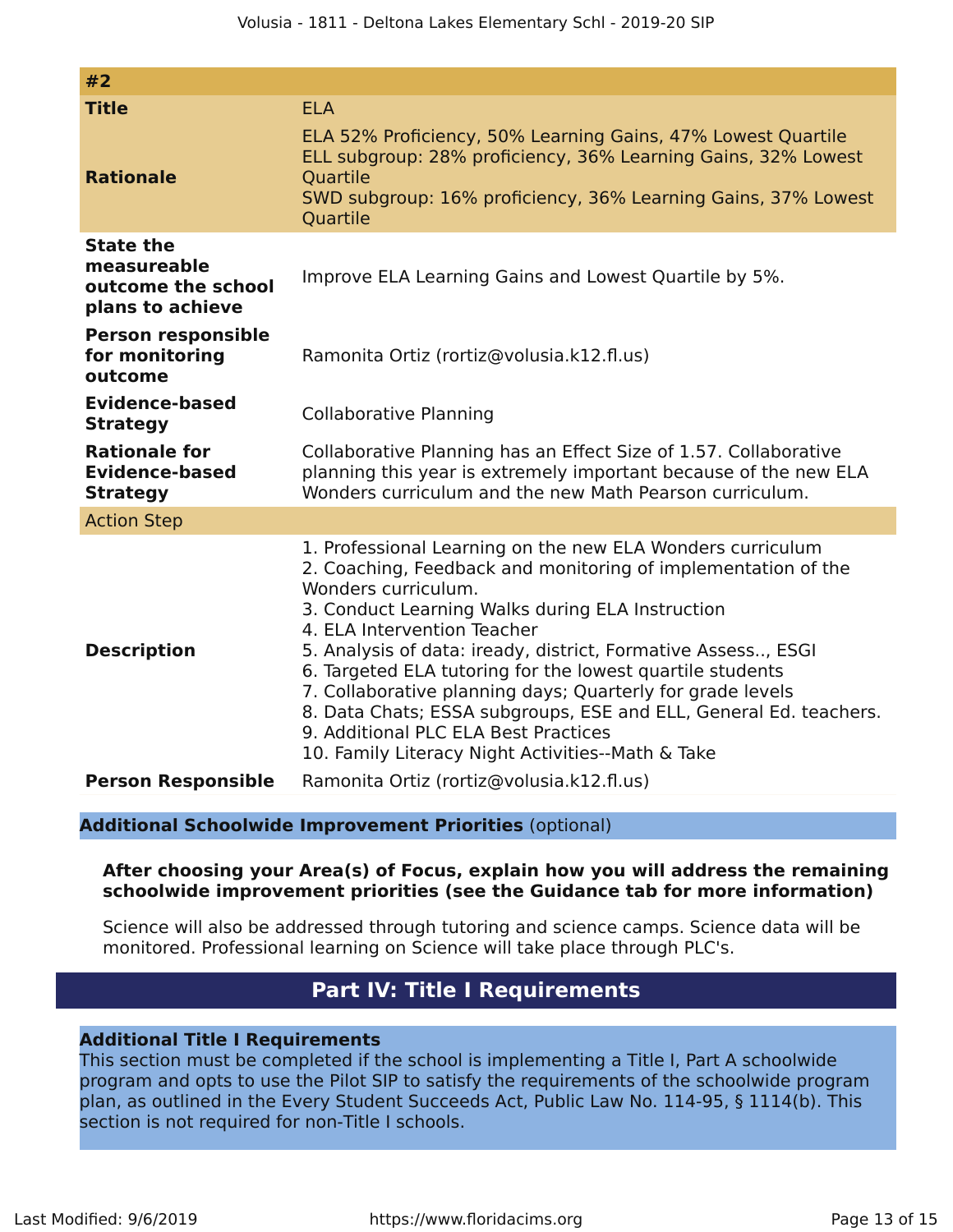### **Describe how the school plans to build positive relationships with parents, families, and other community stakeholders to fulfill the school's mission and support the needs of students**

Deltona Lakes Elementary will foster positive relationships with our families and community members in various ways. DLE will host many family engagement activities that will focus specifically on fostering academics. For example, a math night make and take will take place. This will allow the parents to learn a skill along with their child and take that skill home to continue to practice. Events and classroom activities are communicated in various ways such as our school website, school newsletter and school marquee. Our daily school news is viewable on youtube for our families as well.

# **PFEP Link**

The school completes a Parental Involvement Plan (PFEP), which is available at the school site.

#### **Describe how the school ensures the social-emotional needs of all students are being met, which may include providing counseling, mentoring and other pupil services**

Deltona Lakes Elementary students receive instruction and practice in social-emotional learning through the Sanford Harmony curriculum implemented weekly by the teachers. This includes Meet-Up meetings, Buddy-Up, and weekly lessons on topics. The school counselor also does classroom counseling lessons based on need and requests by teachers. Students are seen as needed for short-term counseling based on teacher, parent, or student request. Referrals for community-based mental health services are submitted when long-term counseling is needed. Teachers also implement the 7 Habits of Happy Kids curriculum with all students.

## **Describe the strategies the school employs to support incoming and outgoing cohorts of students in transition from one school level to another**

Deltona Lakes Elementary provides a welcoming environment as new students enter our school. DLE hosts 5 Pre K classrooms. Upon transitioning to kindergarten, the students have an opportunity to visit a kindergarten classroom prior to the transition. Professional Learning is interwoven throughout the year to allow for vertical articulations of next grade level. Fifth grade has assembly opportunities for transitioning to middle school. Each student chooses their course direction for electives. Each family has an opportunity to visit the middle school for orientation.

**Describe the process through which school leadership identifies and aligns all available resources (e.g., personnel, instructional, curricular) in order to meet the needs of all students and maximize desired student outcomes. Include the methodology for coordinating and supplementing federal, state and local funds, services and programs. Provide the person(s) responsible, frequency of meetings, how an inventory of resources is maintained and any problem-solving activities used to determine how to apply resources for the highest impact**

Deltona Lakes uses a variety of data to identify and align available resources. Data was reviewed to determine a need for 3 Academic Coaches and 2 Intervention Teachers. During SLT, it was determined that teachers need additional planning time to align the new ELA and math curriculum. Additional planning days will be utilized by grade levels quarterly. DLE's math data reflected a need to purchase an additional math program for more practice at school and home. Title I funds will be utilized to provide morning and afternoon tutoring